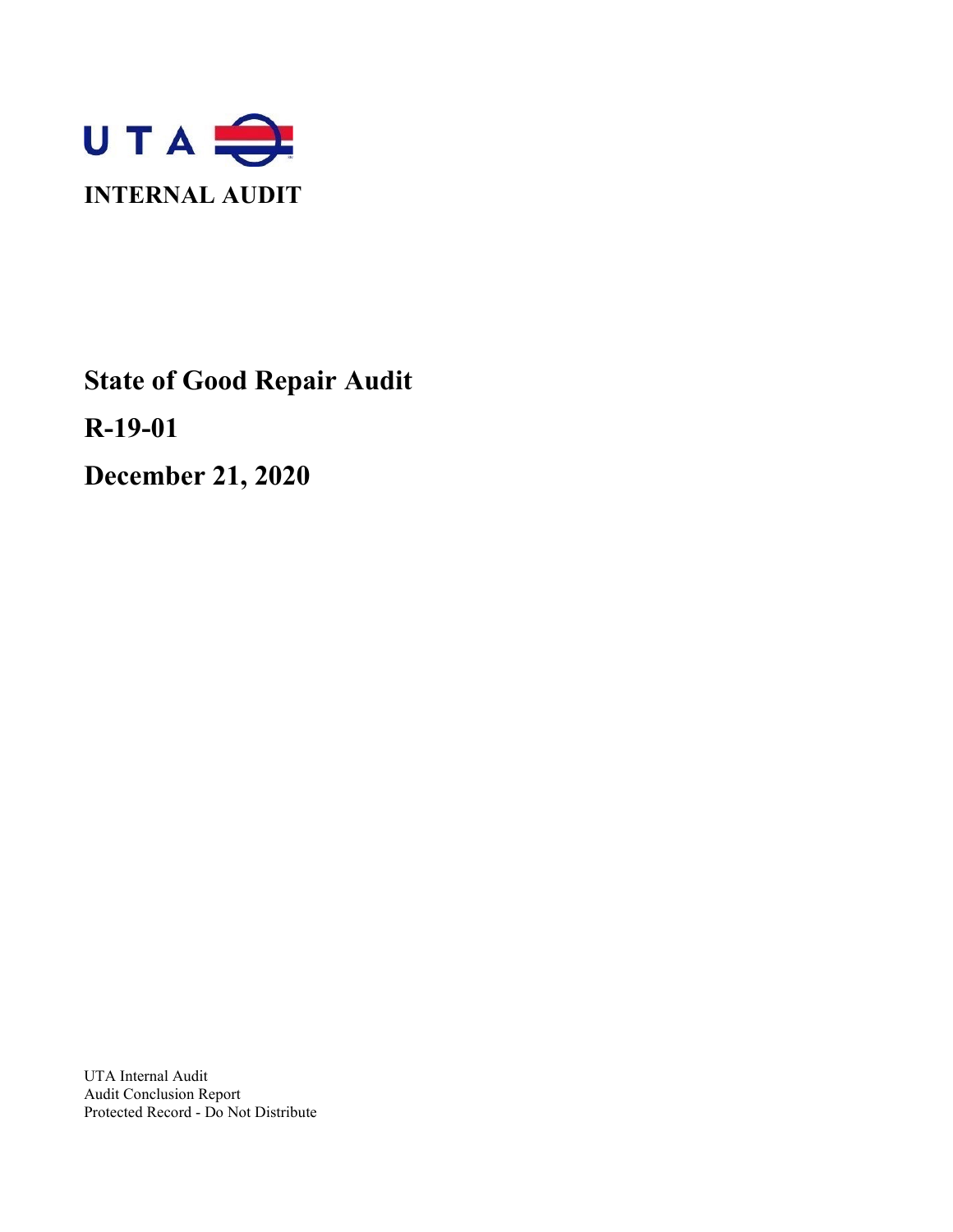# **Table of Contents**

# Executive Summary 3<br>Attachment A: Detail of Findings 5 Attachment A: Detail of Findings

# **Rating Matrix**

| <b>Descriptor</b> | <b>Guide</b>                                                                                                                                                                                                                                                                                                           |  |  |
|-------------------|------------------------------------------------------------------------------------------------------------------------------------------------------------------------------------------------------------------------------------------------------------------------------------------------------------------------|--|--|
| <b>High</b>       | Matters considered being fundamental to the maintenance of internal control or<br>good corporate governance. These matters should be subject to agreed remedial<br>action within three months.                                                                                                                         |  |  |
| <b>Medium</b>     | Matters considered being important to the maintenance of internal control or good<br>corporate governance. These matters should be subject to agreed remedial action<br>within six months.                                                                                                                             |  |  |
| Low               | Matters considered being of minor importance to the maintenance of internal<br>control or good corporate governance or that represents an opportunity for<br>improving the efficiency of existing processes. These matters should be subject to<br>agreed remedial action and further evaluation within twelve months. |  |  |

# **Distribution List**

| Title                           | <b>For</b><br>Action <sup>1</sup> | <b>For</b><br><b>Information</b> | <b>Reviewed prior to release</b> |
|---------------------------------|-----------------------------------|----------------------------------|----------------------------------|
| <b>Chief Executive Director</b> |                                   | *                                | $\ast$                           |
| <b>Chief Operating Officer</b>  | $\ast$                            |                                  |                                  |
| Chief Financial Officer         | $\ast$                            |                                  |                                  |
| Comptroller                     |                                   | *                                |                                  |
| Director of Asset Management    |                                   | $\ast$                           |                                  |
| State of Good Repair Manager    |                                   | *                                |                                  |

<sup>1</sup>For Action indicates that a person is responsible, either directly or indirectly depending on their role in the process, for addressing an audit finding.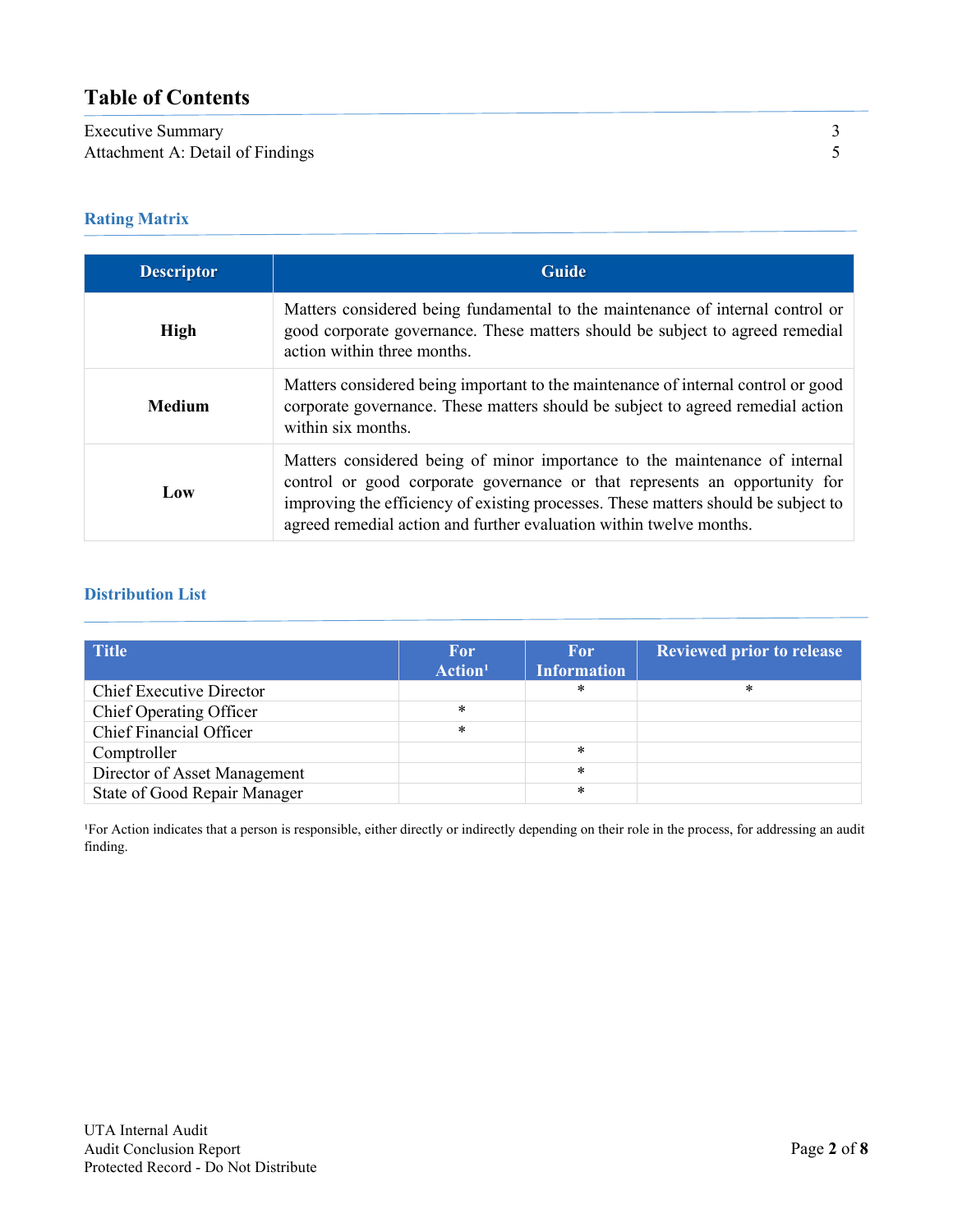# **Executive Summary**

## **Introduction**

In conjunction with the Board of Trustees' Audit Committee, Internal Audit (IA) developed a risk-based annual audit plan. This audit was conducted in accordance with the International Standards for the Professional Practice of Internal Audit, published by the Institute for Internal Auditors (IIA).

IA was directed by the Board of Trustees to perform an audit to determine if controls over State of Good Repair (SGR) were designed and operating effectively to ensure compliance with federal regulations, state laws, and internal policies and procedures, as well as to support the achievement of management objectives as part of the 2019 Audit Plan. The preliminary assessment stage of the audit was concluded in March 2019 and the final audit was completed in December 2020.

## **Background and Functional Overview**

The SGR group resides in the Asset Management Department since an organizational re-alignment that took place during October 2018.

The SGR group's responsibilities include the Transit Asset Management (TAM) Plan, the Bridge Inspection Program, administration of UTA's Geographical Information System (GIS) program and has a role in the overall Continuing Control effort relating to federally funded assets in accordance with the Grants Management program.

The Transit Asset Management Rule from the Federal Transit Administration (FTA) imposed a deadline for the creation of an agency TAM Plan by October 1, 2018. UTA signed its TAM Plan in late September 2018, preventing a full cycle to be completed before the audit preliminary assessment period.

The original TAM Plan addressed the most basic requirements of the TAM rule with the expectation the TAM Plan would be updated in 2019 and would be more aligned with agency goals, priorities, and strategies after the new Executive team was formed. As of December 2020, the updated TAM plan is in draft form.

The SGR and the Accounting departments migrated asset data from the previous inventory system to JD Edwards (JDE). As part of the process, a physical inventory of all assets was performed. Accounting is still updating and testing data, however JDE is now the asset recordkeeping application that management places reliance.

# **Objectives and Scope**

The period of the preliminary assessment was January 1, 2019 through March 8, 2019 with the completion of the audit work focusing on January 1, 2020 through October 31, 2020.

The primary areas of focus for the State of Good Repair audit were:

- Governance
- Asset Management Software and related Information Technology General Controls
- Transit Asset Management Plan
- Asset information completeness, accuracy, and validity
- Data consolidation and reporting
- Continuing control related to SGR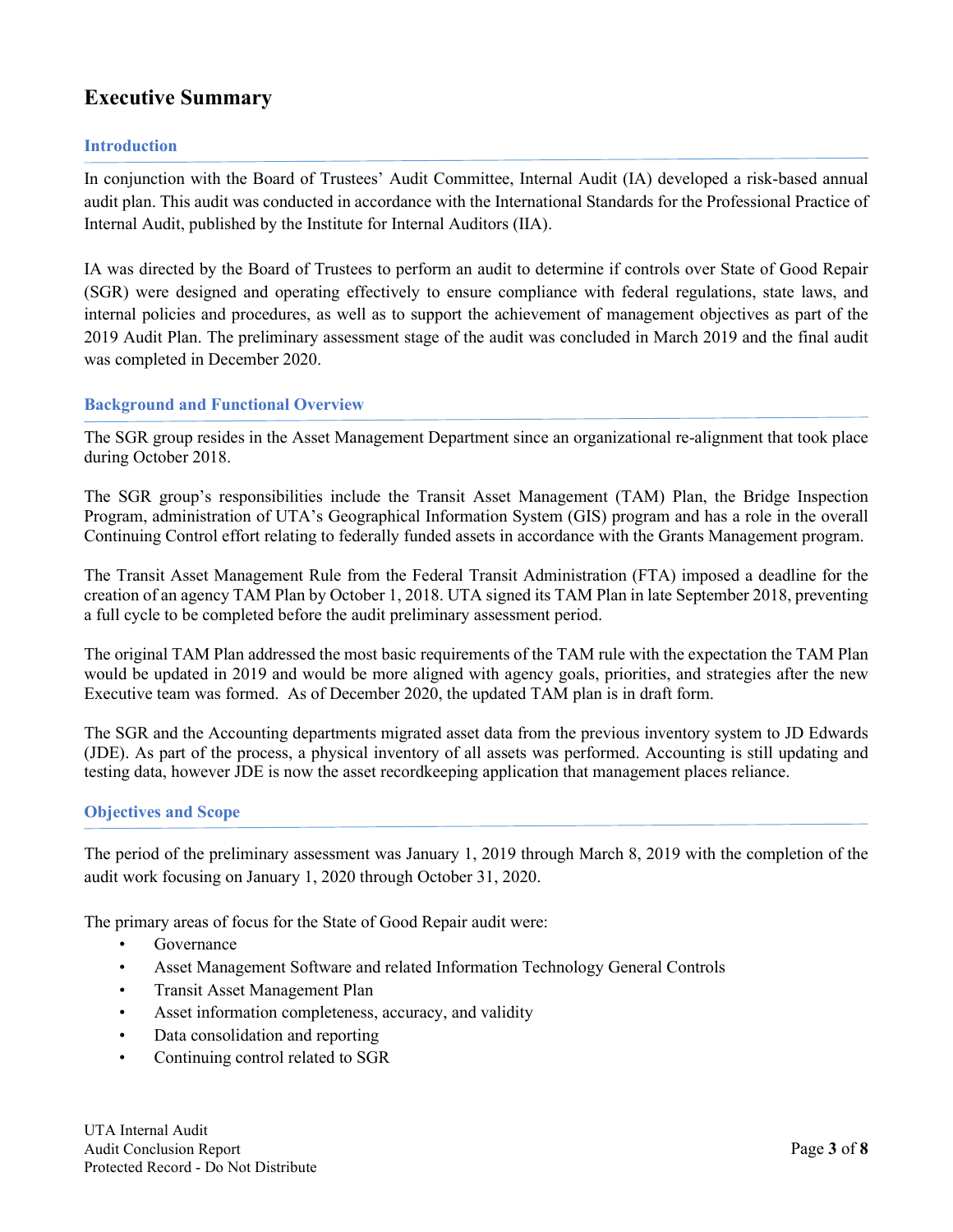Internal audit excluded from the scope of this audit areas such as:

- Asset replacement costs
- Management decisions regarding TAM Plan recommendations
- ERP System Asset Records (Accounting Capital Asset Sub ledger)
- Asset Management Application Asset Records

IA notes that the 2018 TAM Plan was finalized and approved in September of 2018 and had not been fully executed during the scope of the Preliminary Assessment, and the current TAM plan is still in draft. Therefore, our review was limited to comparison of the 2018 TAM Plan to the CFR requirements, as understood by IA, and controls over capital asset inventories and assumptions used in capital funding needs projections.

## **Audit Conclusion Summary**

- 1. IA's evaluation of the asset inventory data migration determined the data was materially accurate and complete.
- 2. The controls to identify and investigate data anomalies are properly designed and currently operating effectively.
- 3. The controls over the physical inventory of assets were not sufficient to ensure the capital asset existence was verified and supported with conclusive evidence.
- 4. UTA met the FTA's requirement that transit agencies develop a TAM Plan by October 1, 2018. During the design of the 2018 TAM Plan changes to UTA's governance structure were implemented by the Utah State Legislature. The governance changes added to the complexity of preparing the TAM Plan. Apart from the development and approval of the TAM Plan, additional governance over asset management and SGR was put into place through Corporate Policy 2.1.16, "Transit Asset Management and State of Good Repair". The preliminary assessment found that to better align with FTA requirements and to implement and carry out a meaningful TAM Plan, additional governance was needed. The preliminary assessment found SGR risk was not limited to the SGR team's activities, but was spread across other departments such as Operations, Accounting and Asset Management.

#### **Audit Conclusion Recommendations**

IA recommends the Accounting and SGR departments revise the quality assurance audit of revenue vehicles conducted at each Change Day to include non-revenue vehicles, equipment, and other non-infrastructure assets, and to require evidence of asset existence, such as a photograph and location that can be verified. This added process will address concerns reported in the FY 2019 Triennial Review regarding continuing control of assets.

Revisions to UTA policy 2.1.16 "Transit Asset Management & State of Good Repair" address the risks identified in the Preliminary Assessment phase of the audit, but the revisions were still not approved at the time the audit phrase was concluded. IA recommends expediting the formal adoption of Policy 2.1.16 "Transit Asset Management & State of Good Repair" since it addressed the risks identified in the Preliminary Assessment phase.

This report details the results of the audit based on limited sample testing the responsibility for the maintenance of an effective system of internal control and the prevention and detection of irregularities and fraud rests with management.

Internal Audit would like to thank management and staff for their cooperation and assistance during the audit.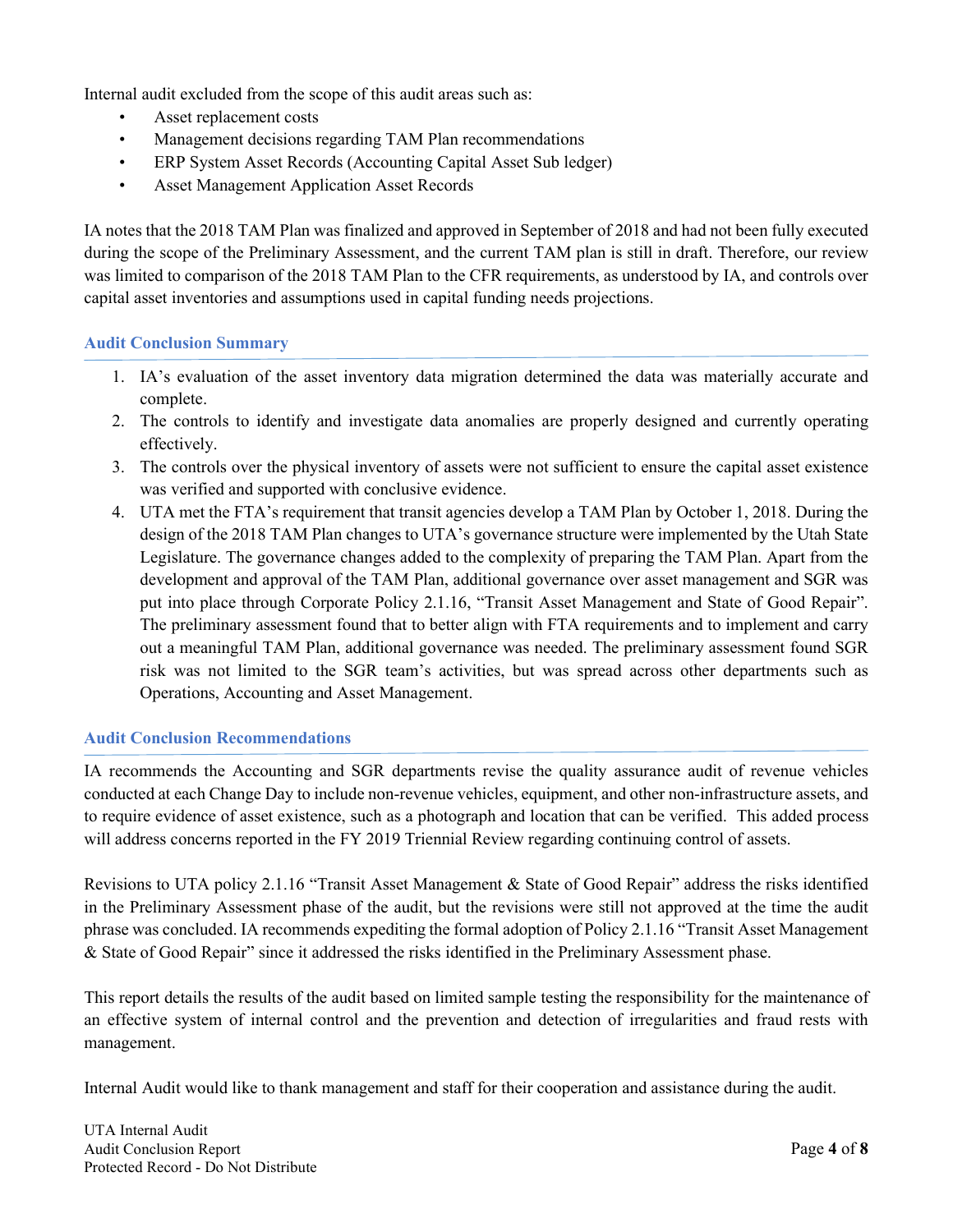#### **Audit Finding R-19-01-01 Asset Verification Risk Level: High**

#### **Criteria:**

Accounting Department's document, Capital Assets Inventory Procedures:

Attributes verified and reconciled to the asset record include (at a minimum):

- UTA asset tag number, facilities tag number, vehicle number, assigned JDE number
- Description
- Manufacturer
- Model Number
- Vehicle Identification number, serial number, license plate
- Responsible Business Unit
- Location
- Use Status
- Picture with GPS location

#### **Condition:**

Evidence was not always available to verify an assets existence.

IA requested available supporting documents and reviewed JD Edwards support for 47 SGR assets. IA identified 13 of 47 SGR assets did not have evidence that the asset was verified, that the asset existed, or did not have documentation supporting the asset. Testing resulted a 27% error rate.

#### Specifically:

- 3 Maintenance equipment assets did not have supporting documentation, or photo available. Assets lacked evidence of verification or existence.
- 2 Non-Revenue vehicle assets were supported with the registration on file, however there was not a photo to document the physical asset.

IA categorized infrastructure items with characteristics hindering the likelihood of theft low-risk. The following low-risk items lacked evidence of verification or existence:

8 of the 13 assets are related to infrastructure:

4 assets were related to train control

1 asset is Cable Transmission cable

1 asset is Bus Wash

- 1 asset is Bridge Crane
- 1 asset is Fencing

#### **Root/Cause Analysis:**

There was a lack of communication between the Accounting and SGR departments regarding the requirements needed to verify assets.

#### **Possible Risk:**

- Asset inventories and records may not be complete, valid, or accurate.
- Missing assets or fraudulent activities may not be identified in a timely manner.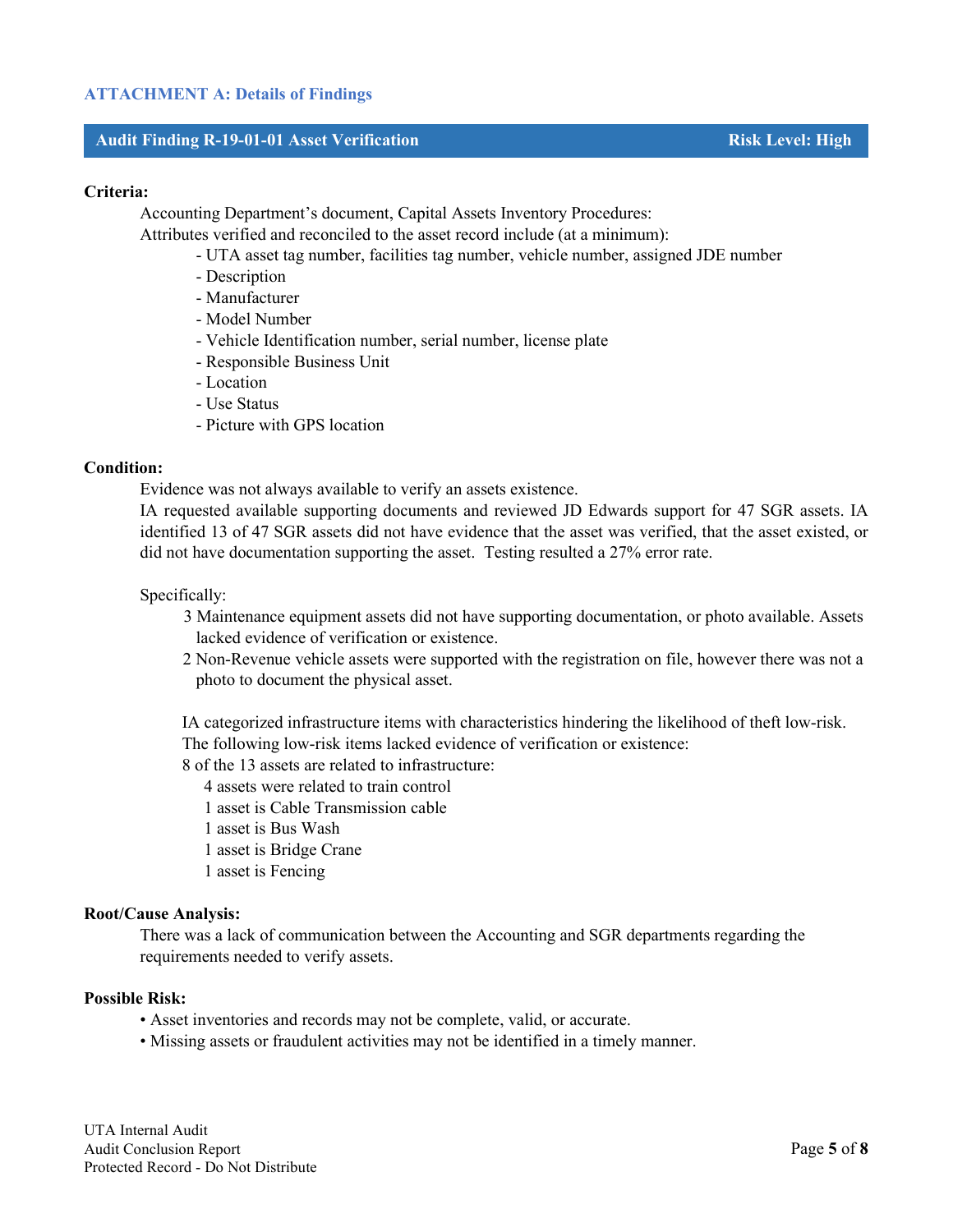IA recommends the Accounting and SGR departments revise the Change Day Quality Assurance Audit of revenue vehicles to include non-revenue vehicles, equipment, and other non-infrastructure assets and to require evidence of asset existence, such as a photograph and location that can be verified. This added process will address concerns reported in the FY 2019 Triennial Review regarding continuing control of assets.

## **Management Response and Action Plan:**

Accounting and SGR will develop a plan to expand the Change Day Quality Assurance Audit (QAA) of revenue vehicles to include non-revenue vehicles, equipment, and other non-infrastructure assets and require evidence of asset existence.

Currently, the QAA requires a 10% audit of revenue vehicles except for Commuter Rail vehicles for a total of approximately 140 vehicles. The modified QAA will still require the 10% audit of all revenue vehicles but will be expanded to include other asset categories and will place a cap at 200 items per change day cycle. This QAA would not cover the following asset types:

- No assets unless they are over \$5,000 (excludes "zero-cost" assets)
- o Mainly covers minor facility assets, bus engines, and bus transmissions
- No building or building improvements
- No land or land improvements

The high-level plan for these QAA's will be as follows:

The focus of the QAA is intended to be the data associated with the assets which should lead to a successful location of the asset being reviewed. The QAA will be structured to place the focus on the data. If the asset is not located quickly, within one or two attempts, the asset will be marked as not found and recommendations for the data modification will be provided to the Responsible Business Units (RBU(s)) for correction. Accounting and the SGR teams will provide the personnel for these QAA efforts.

The DSI application was found to be mostly incompatible with JD Edwards with respect to the photo captures and association of the photos to the assets upon reconciliation. JDE was unable to accept the photos due to data incompatibilities between it and the DSI application. The audit would probably still have had errors, but this issue is a contributing factor to the high error rate identified above. IT is working still to attach the photos to the assets in JDE but it is a slow and manual process. Unfortunately, this does not look like an issue that can be resolved via technology and requires a large amount of manual effort on the back end for photo association.

For a temporary solution, until a more permanent option is found for JD Edwards, the ESRI GIS Collector Platform will be utilized to perform these checks and capture the photos along with comments the SGR/Accounting team may have for the item being reviewed. Management acknowledges this solution requires the use of another system outside of JDE, however, given the severity classification of this finding, an existing and functioning system with a high-level of user-configurability is required. Prior to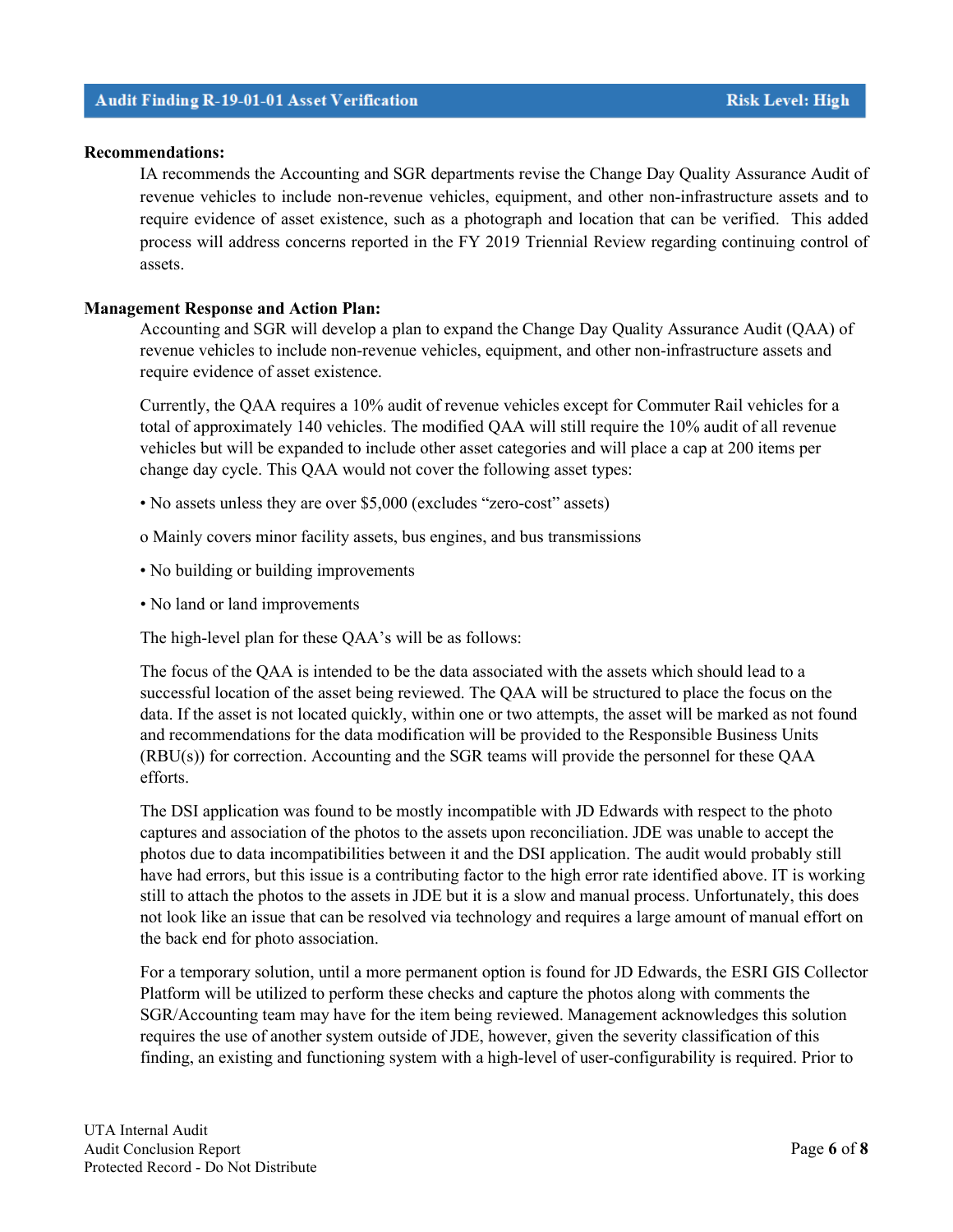#### UTA Internal Audit Audit Conclusion Report **Page 7** of **8** Protected Record - Do Not Distribute

each check, a download will be taken from JDE, the required assets selected for the audit, and then those, with the required data fields, will be uploaded to ESRI for the relevant QAA. The SGR team will provide the necessary training to Accounting for using this platform.

# **Target Completion Date:** June 01, 2021

## **Audit Finding R-19-01-02 Alignment with FTA Guidance Risk Level: Medium**

## **Criteria:**

The FTA "Transit Asset Management Guide, FTA Report No. 0098" states, "Establishing an asset management policy and strategy helps to focus management and business processes on the agency's business objectives, which are usually the outcomes of most importance to customers."

FTA Guidance states that, "Primarily, asset management plans have two major components:

• Enterprise-wide implementation actions that provide enabling support and direction for asset management across all asset classes and services

• Direction and expectations for asset class owners and department managers regarding lifecycle management planning and processes—with a focus on the lifecycle management plans..." *Source: www.transit.dot.gov/TAM/gettingstarted/FAQsArchive*

49 CFR Section 625.33 states that, "Investment prioritization. (a) A TAM plan must include an investment prioritization that identifies a provider's programs and projects to improve or manage over the TAM plan horizon period the state of good repair of capital assets for which the provider has direct capital responsibility. … (f) When developing its investment prioritization, a provider must take into consideration requirements under 49 CFR 37.161 and 37.163 concerning maintenance of accessible features and the requirements under 49 CFR 37.43 concerning alteration of transportation facilities."

## **Condition:**

IA, as part of the Preliminary Assessment, compared both the Policy 2.1.16 "Transit Asset Management & State of Good Repair" and the 2018 TAM Plan to the FTA requirements found in the TAM Rule and determined that the documents were not fully aligned with the requirements. Specifically the policy and plan had the following inadequacies:

- o The TAM Plan has not been defined as a policy or procedure.
- o There was no clear link between UTA's business objectives and the objective set forth in the TAM Policy.
- o Neither Policy 2.1.16 nor the TAM Plan adequately identified managers' capital asset responsibilities
- $\circ$  Neither Policy 2.1.16 nor the TAM Plan assigns authority or responsibility for investment prioritization and project rankings process nor were there detailed procedures documenting the process.

# **Root/Cause Analysis:**

- A risk assessment was not conducted prior to the development of the TAM Plan
- The TAM Plan addressed the most basic requirements of the TAM rule with the expectation the TAM Plan would be updated in 2019